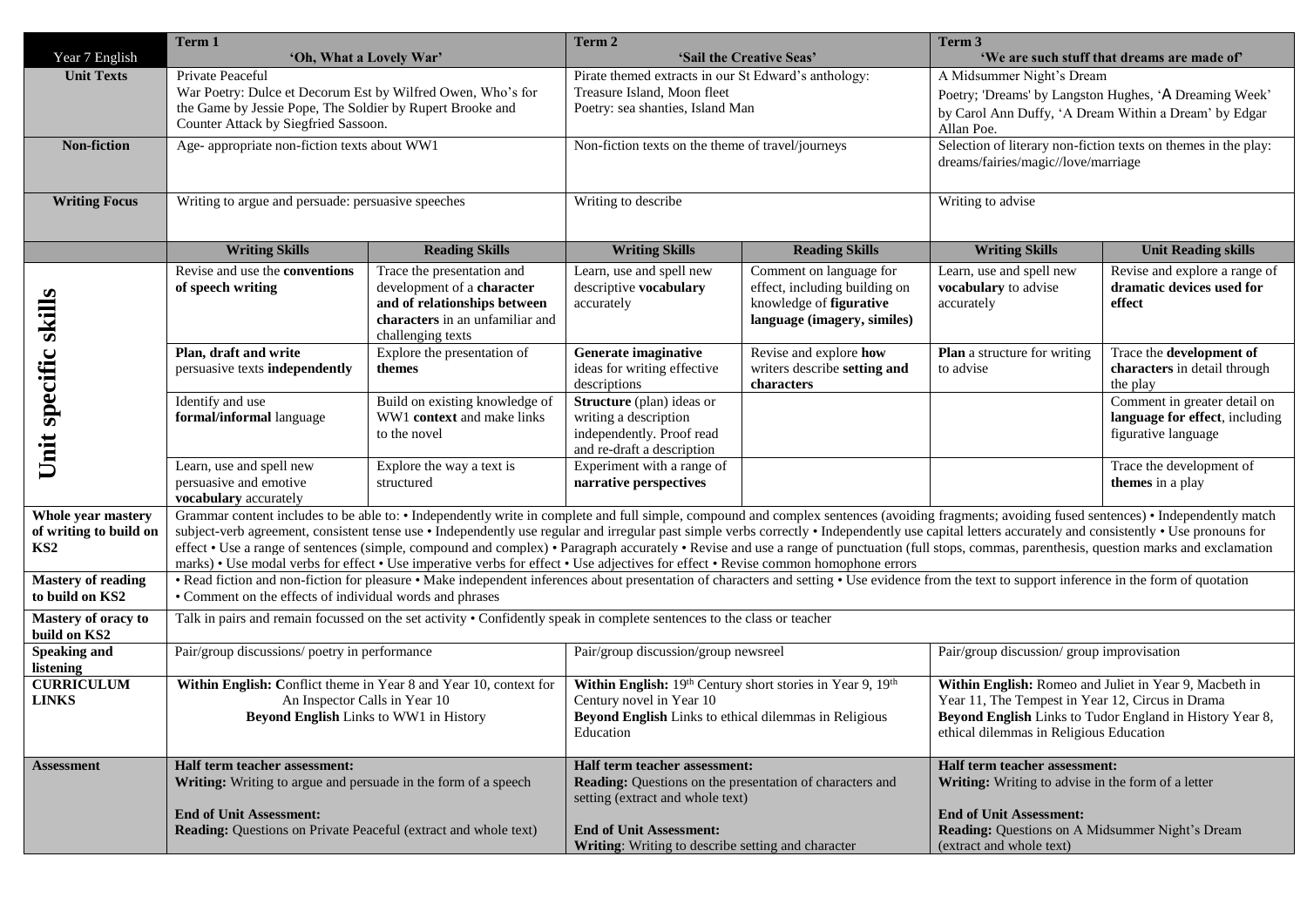| <b>Year 8 English</b>                           | Term 1<br>'Children should be seen and not heard'                                                                                                                                                                                                                                                                                                                                                                                                                                                              |                                                                                                                                | Term 2<br>'Who Dunnit?'                                                                                                                                                                         |                                                                                        | Term 3<br>'Trapped'                                                                                                                                                                                       |                                                                                                     |  |
|-------------------------------------------------|----------------------------------------------------------------------------------------------------------------------------------------------------------------------------------------------------------------------------------------------------------------------------------------------------------------------------------------------------------------------------------------------------------------------------------------------------------------------------------------------------------------|--------------------------------------------------------------------------------------------------------------------------------|-------------------------------------------------------------------------------------------------------------------------------------------------------------------------------------------------|----------------------------------------------------------------------------------------|-----------------------------------------------------------------------------------------------------------------------------------------------------------------------------------------------------------|-----------------------------------------------------------------------------------------------------|--|
| <b>Fiction</b>                                  | Novel: 'Boy 87' by Ele Fountain<br>Poetry: Refugee Blues by W.H. Auden, Not my Business by Niyi<br>Osundare, Refugees by Monica Clarke                                                                                                                                                                                                                                                                                                                                                                         |                                                                                                                                | 19th Century focus-Sherlock Holmes- 'The Speckled Band'<br>and short detective stories.<br>Poetry: A Case Of Murder by Vernon Scannell, The<br>Laboratory by Robert Browning                    |                                                                                        | Play: Frankenstein<br>Extracts from the novel Frankenstein<br>Poetry: 'Tyger Tyger by William Blake, The View of a Pig by<br>Ted Hughes, 'Hawk Roosting' by Ted Hughes, 'The Eagle' by<br>Tennyson        |                                                                                                     |  |
| <b>Non-Fiction</b>                              | Information texts on themes and experiences of conflict and the<br>context of the novel                                                                                                                                                                                                                                                                                                                                                                                                                        |                                                                                                                                | Non-fiction texts on the themes of 'Crime and Detection'                                                                                                                                        |                                                                                        | Persuasive non-fiction texts on themes animal cruelty/captivity                                                                                                                                           |                                                                                                     |  |
| <b>Writing focus</b>                            | Writing to inform/explain                                                                                                                                                                                                                                                                                                                                                                                                                                                                                      |                                                                                                                                | Writing to narrate (story writing)                                                                                                                                                              |                                                                                        | Writing to argue and persuade on the theme of animals in<br>captivity and environmental issues                                                                                                            |                                                                                                     |  |
|                                                 | <b>Writing skills</b>                                                                                                                                                                                                                                                                                                                                                                                                                                                                                          | <b>Reading skills</b>                                                                                                          | <b>Writing skills</b>                                                                                                                                                                           | <b>Reading skills</b>                                                                  | <b>Writing skills</b>                                                                                                                                                                                     | <b>Reading skills</b>                                                                               |  |
| Unit specific skills                            | Generate ideas and plan<br>independently for writing to<br>inform                                                                                                                                                                                                                                                                                                                                                                                                                                              | Annotate an extract with ideas<br>about the text, including<br>language use                                                    | Generate ideas for and plan<br>non-fiction writing                                                                                                                                              | Comment on the effects of<br>how writers structure<br>the opening of texts             | To revise and build on<br>knowledge and use of<br>persuasive techniques                                                                                                                                   | <b>Examine dramatic methods</b><br>and language in a play                                           |  |
|                                                 | Learn, use and spell new<br>writing to inform and explain<br>vocabulary accurately                                                                                                                                                                                                                                                                                                                                                                                                                             | Examine the <b>effects</b> of<br>figurative language<br>Consider the way writers<br>structure a text to interest the<br>reader | Use language, including<br>figurative language creatively<br>and for a specific effect                                                                                                          | <b>Follow and summarise</b><br>the ideas and<br>perspectives in a non-<br>fiction text | Generate passionate ideas<br>for persuasive texts<br>independently (speeches,<br>articles, leaflets)                                                                                                      | Make links to knowledge of<br>19th Century context and<br>Victorian culture where<br>appropriate    |  |
|                                                 | Use the conventions of an<br>information text                                                                                                                                                                                                                                                                                                                                                                                                                                                                  | Write a summary of a text<br>Explore view-points in a non-<br>fiction text                                                     | Be able to explain how<br>language has been used in<br>own writing                                                                                                                              | Build on knowledge of<br>relevant 19th Century<br>context                              | Begin to compare texts                                                                                                                                                                                    | Summarise a writer's argument<br>and begin to compare<br>perspectives and how they are<br>presented |  |
|                                                 |                                                                                                                                                                                                                                                                                                                                                                                                                                                                                                                | Explore the context of a novel                                                                                                 | Learn, use and spell new<br>descriptive vocabulary<br>accurately                                                                                                                                |                                                                                        | Learn, use and spell new<br>emotive and persuasive<br>vocabulary accurately                                                                                                                               | Trace characters and plot<br>development                                                            |  |
| <b>Mastery of writing to</b><br>build on Year 7 | Grammar content includes to be able to: • Use subordinate clauses including adverbs, adjectives and relative conjunctions • Revise and consolidate full range of punctuation for<br>effect (in particular commas, speech marks and apostrophes) • Write in cohesive paragraphs with discourse markers that link paragraphs • Experiment with synonyms and<br>antonyms for effect                                                                                                                               |                                                                                                                                |                                                                                                                                                                                                 |                                                                                        |                                                                                                                                                                                                           |                                                                                                     |  |
| <b>Mastery of reading to</b><br>build on Year 7 | Read fiction and non-fiction for pleasure • Make independent inferences from a range of challenging fiction and non-fiction texts • Use evidence from the fiction and non-fiction<br>text to support inference in the form of quotation • Comment in increased detail and independence on the effects of individual words and phrases • Know, identify and comment on<br>a range of literary devices (especially imagery and metaphor) • Comment on how writers structure the opening of narratives for effect |                                                                                                                                |                                                                                                                                                                                                 |                                                                                        |                                                                                                                                                                                                           |                                                                                                     |  |
| Mastery of oracy to<br>build on Year 7          | Confidently discuss a range of topics in pairs and groups with clarity and purpose.                                                                                                                                                                                                                                                                                                                                                                                                                            |                                                                                                                                |                                                                                                                                                                                                 |                                                                                        |                                                                                                                                                                                                           |                                                                                                     |  |
| <b>Speaking and Listening</b>                   | Small group discussion                                                                                                                                                                                                                                                                                                                                                                                                                                                                                         |                                                                                                                                | Role play news report                                                                                                                                                                           |                                                                                        | Individual speeches/class debate                                                                                                                                                                          |                                                                                                     |  |
| <b>CURRICULUM</b><br><b>LINKS</b>               | Within English: Development of character and setting building on their<br>knowledge of Private Peaceful in Year 7<br>Beyond English: Globalisation and population dynamics in Geography                                                                                                                                                                                                                                                                                                                        |                                                                                                                                | Within English: Build on knowledge of language and structure from<br>Year 7, links to 19th Century fiction in Year 10<br>Beyond English: Sweeney Todd in Drama                                  |                                                                                        | Within English: Links to 19th Century fiction in Year 10<br>Beyond English: Ethical dilemmas in RE and Science                                                                                            |                                                                                                     |  |
| <b>Assessments</b>                              | Half term teacher assessment:<br>Writing: Writing to inform and explain in the form of a letter<br><b>End of unit Assessment:</b><br><b>Reading:</b> Questions on Boy 87 (extract and whole text)                                                                                                                                                                                                                                                                                                              |                                                                                                                                | Half term teacher assessment:<br>Writing: Write a narrative in the form of a short story<br>End of term common task:<br><b>Reading:</b> Questions on The Speckled Band (extract and whole text) |                                                                                        | Half term teacher assessment:<br><b>Writing:</b> Persuasive writing in the form of an article<br>End of term common task:<br><b>Reading:</b> Questions on Frankenstein (extract from play and whole text) |                                                                                                     |  |